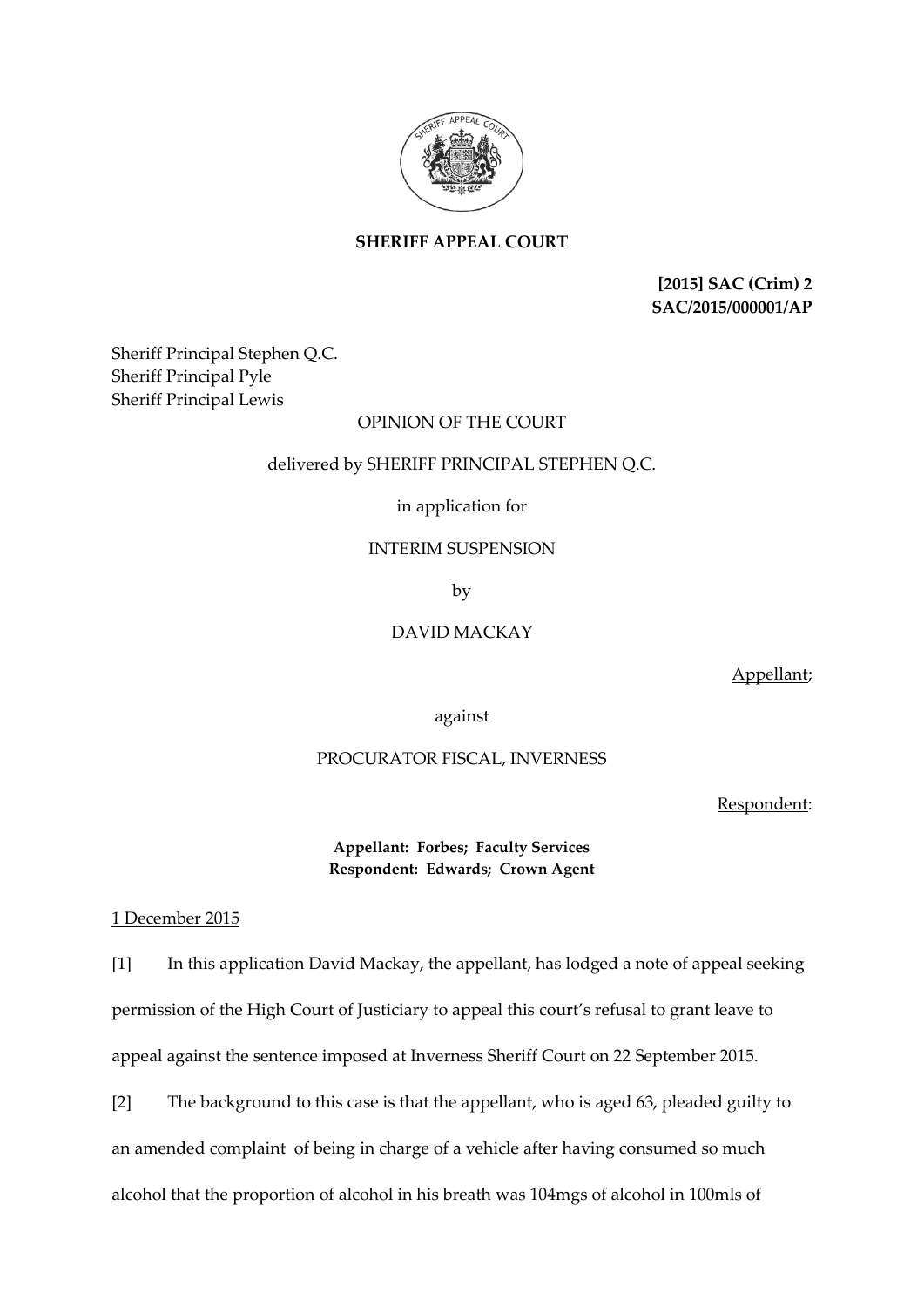breath, nearly five times the legal maximum. The plea was tendered at the intermediate diet. The offence took place on 29 June 2015 in a vehicle on a road near Inverness.

[3] On 22 September the appellant was fined £500 and disqualified from holding or obtaining a driving licence for eight months. On the same day, a note of appeal was lodged seeking *inter alia* interim suspension of the disqualification which was refused by the sheriff. The note of appeal challenged the sheriff's decision to impose a period of disqualification and also his refusal to discount the period of disqualification. On 29 September this court allowed interim suspension. Subsequently leave to appeal was refused at both the first and the second sift following which the interim suspension was automatically recalled.

[4] On 11 November the appellant lodged a note of appeal in terms of section 194ZB(1) of the Criminal Procedure (Scotland) Act 1995 seeking the permission of the High Court of Justiciary to appeal the decision by the Sheriff Appeal Court to refuse leave to appeal the sheriff's sentencing decision. The current note of appeal includes the same or similar grounds of appeal to the original note of appeal.

[5] We now refer to section 194ZB of the 1995 Act which regulates and makes provision for appeals from this court to the High Court of Justiciary. The first two sub-sections are of particular importance. They state - *(1) An appeal on a point of law may be taken to the High Court against any decision of the Sheriff Appeal Court in criminal proceedings, but only with the permission of the High Court. (2) An appeal under subsection (1) may be taken by any party to the appeal in the Sheriff Appeal Court.* 

[6] We also refer to the Act of Adjournal Criminal Procedure Rules 1996, Schedule 2, Part IVA, rule 19E which makes provision for the lodging and determining of such appeals. The rules require in the first instance that the note of appeal be lodged with this court (Rule 19E.2) and provides for the documents including the judgment of the Sheriff Appeal Court

2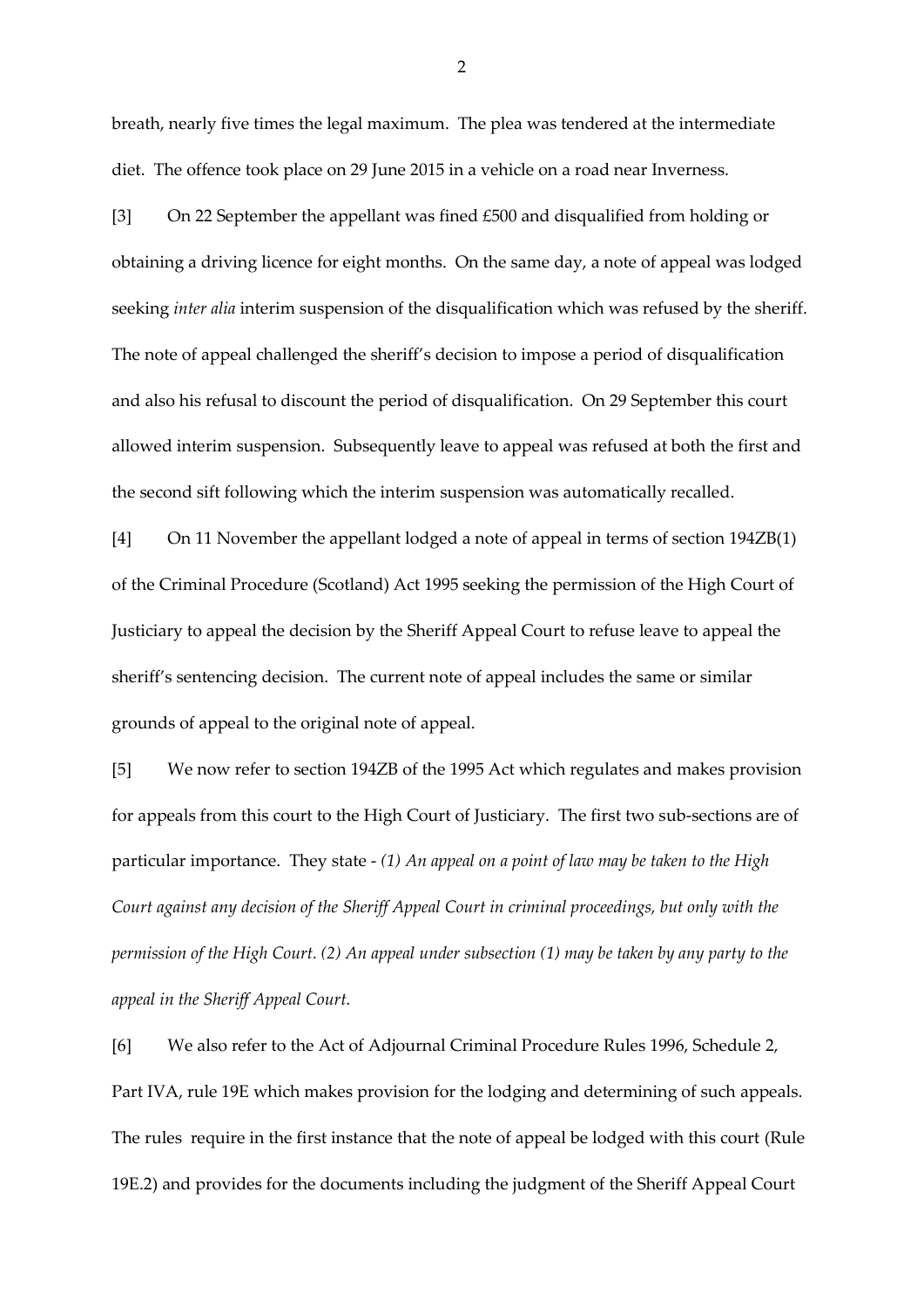to be sent to the High Court of Justiciary (Rule 19E.3). Form 19E.1B is the form of minute of procedure in a note of appeal under the section. It can be seen that this minute provides for interim suspension of orders for disqualification in terms of section 41(2) of the Road Traffic Offenders Act 1998[or refusal to suspend such orders ] by this court .

[7] This court accordingly has a function in respect of appeals where the note of appeal seeks to appeal to the High Court of Justiciary and where permission of that court is required. In our opinion this court is therefore entitled to take notice of questions of competency on the lodging of any appeal in terms of section 194ZB and of course when considering interim suspension. This court may only consider whether to suspend the sheriff's order *ad interim* if the note of appeal is competent in terms of the statute.

[8] The appellant today argues that the appeal is competent. The relevant section allows an appeal to the High Court of Justiciary subject to permission against *any decision* of the Sheriff Appeal Court and we were referred to various provisions in the 1995 Act including section 187 where reference is made to a "*decision*" in the context of the first and second sift procedure. Reference has also been made to section 194ZK which provides for finality of proceedings in the High Court there being no equivalent provision in respect of decisions of this court. Indeed, counsel for the appellant doubted whether this court had jurisdiction to hear an application for interim suspension at all standing the terms of s 41(2) of the Road Traffic Offenders Act 1988 which provides:- "(2) Where a person ordered to be disqualified appeals , whether on appeal against a summary conviction or a conviction on indictment or his sentence, the court [ hearing the appeal] may, if it thinks fit, suspend the disqualification on such terms as it thinks fit." Therefore, it is for the court which hears the appeal to consider whether or not to suspend *ad interim* the disqualification imposed in the lower court.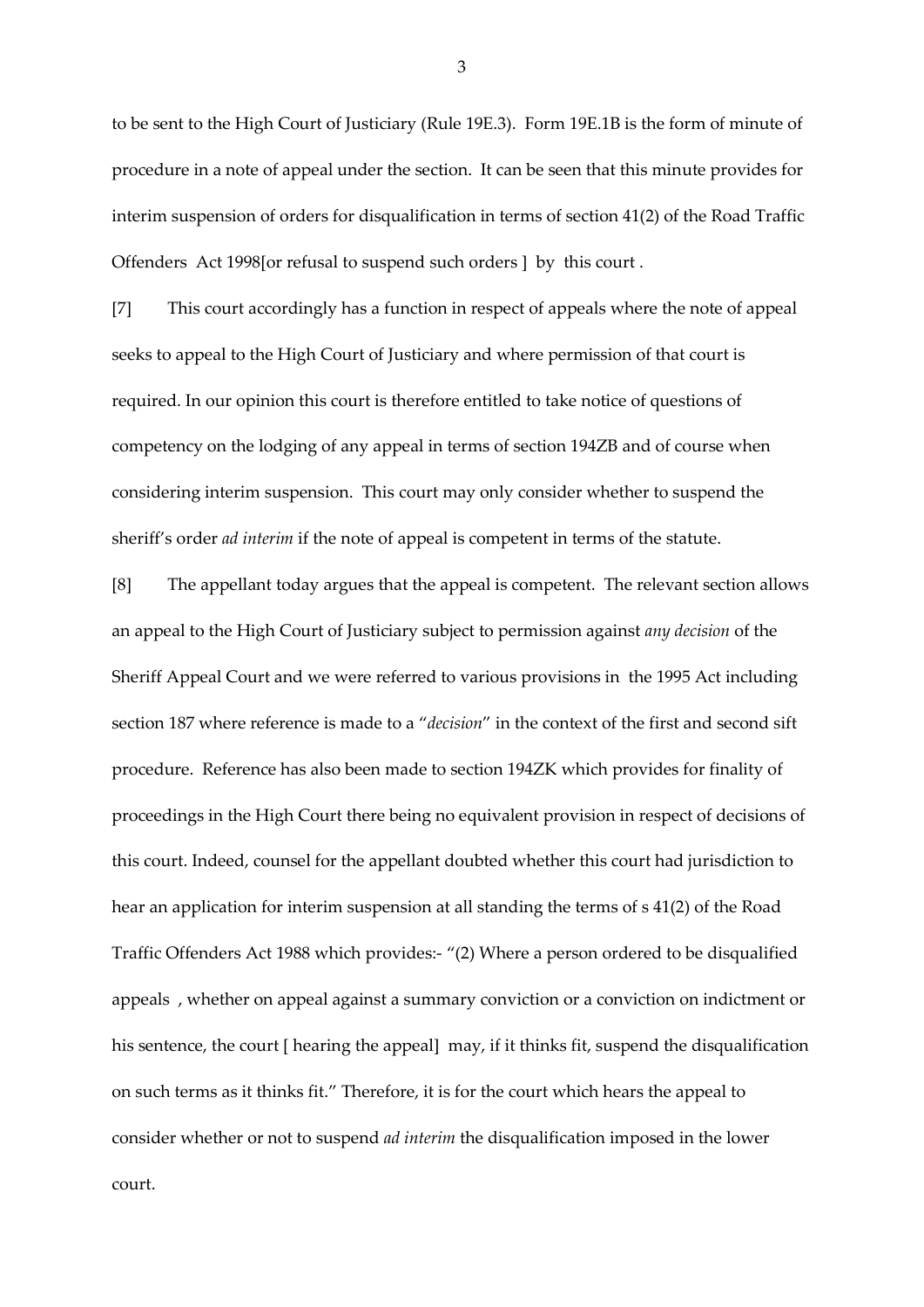[9] The Advocate Depute submitted with reference to s 194ZB(2) that the appeal was not competent as there had been no appeal before this court which would allow a further appeal in terms of s 194ZB

[10] We are of the opinion that the application for interim suspension cannot be entertained by this court as the note of appeal on which it depends is incompetent. The appellant is not and has not been a party to any appeal before this court. If an appeal requires leave, there is no appeal before the court unless and until leave is granted. The right of appeal under sections 175 and 186 of the Criminal Procedure (Scotland) Act 1995 is subject to the requirement of leave which in an appeal against sentence in summary criminal jurisdiction is regulated by section 187. Therefore the right of appeal is restricted. Where leave to appeal is required a note of appeal which is refused leave is of no effect and is incompetent. Section 187 of the 1995 Act confers power on this court to grant or refuse leave. It is our view that this court's decision to grant or refuse leave cannot be appealed. Section 187 is clear in its terms and it appears to us that no other court or authority has vested in it the statutory power to consider leave to appeal or to review the Sheriff Appeal Court's decisions on leave to appeal. Nothing we say derogates from the High Court of Justiciary's exercise of its *nobile officium* or inherent jurisdiction in criminal matters.

[11] We have carefully considered section 194ZB and the ancillary rules which support our conclusion. Section 194ZB(2) provides that an appeal may be taken by "any party to the appeal" in this court. The appellant was refused leave at the first and second sifts which has the result of rendering his note of appeal as originally lodged of no effect and incompetent. The rules to which we have referred likewise envisage that appeals under section 194ZB are taken against a decision of this court in the sense of a decision on an appeal and that there is a judgment of the court. This is evident from consideration of the rules which provide for

4